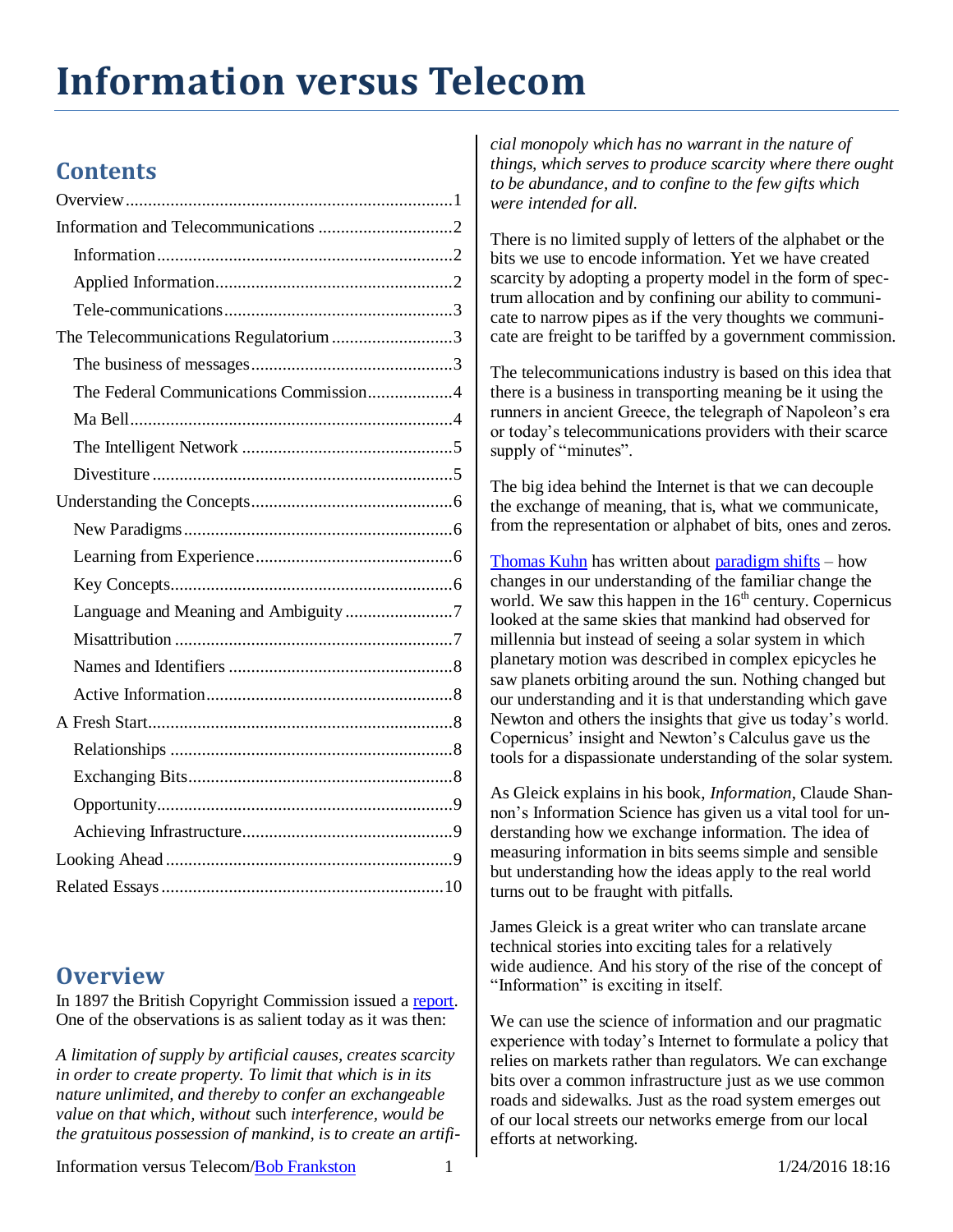Without the burden of the overhead of maintaining an infrastructure for each service we are free to innovate, taking advantage of the opportunities afforded by this new commons.

Let's not forget that the United States was founded on the idea of creating opportunity bolstered by the guarantee of freedom of speech. We must not cede our future to the misguided idea that we may run out of words.

# <span id="page-1-0"></span>**Information and Telecommunications**

#### <span id="page-1-1"></span>**Information**

As Gleick tells it, the story goes back to the beginning of written language and its impact. It's about how we use language and communicate among ourselves as he sees it.

The book focuses on Claude Shannon's development of "bits" as a measure of information. Just as Newton repurposed words like "work" for use as a formal term in physics, Shannon repurposed the word "information". Information as a science gives us new tools for seeing the world around us.

Gleick uses the example of African drums to explore how we exchange information by using a nontraditional "spoken" language that is well-adapted to the medium. Those who understand the language can hear the message. Yet the colonial Europeans didn't even realize information was being exchanged and were surprised when villagers along the river already knew the visitors were on the way.

Gleick goes on to discuss the challenge of retaining meaning in language over time and distance. He looks at oral traditions through the lens of information theory and provides us insight into the importance of flowery language.

The drummers can't reproduce the richness of voice so they use longer phrases to compensate. This is the same technique used in the oral tradition as with [Homer's](file:///Y:/x/documents/financial/Credit%20Cards/AE/aep/summary.xls) "rosyfingered dawn". If you've ever played the game in which you whisper words from person to person you will remember how words changed with each repetition. A longer phrase, especially one with cadence, is resilient. If someone says "rosy-fingered dusk" by mistake it won't sound right and you'll know what it is supposed to be. In information science we call this error correction.

The book makes clear why it's essential to realize that the significance of information is far broader than just exchanging messages; we see this in how the ideas transformed biology and anticipated our discovery of DNA. Information can even be viewed as a different way of understanding physics.

While Gleick gives the nontechnical reader a sense of information science, he focuses on the story of the people involved and the societal implications of the idea of "information". Shannon's accomplishments become clear, as do the subtle difficulties that arise when applying his concepts to the real world.

Even at 450 pages the book only skims the surface. Gleick doesn't even mention his own involvement as an online service provider using a protocol called "Gopher" which can be considered a prototype for the Web.

The full story is far richer. For example, Gleick mentions [JCR Licklider](http://en.wikipedia.org/wiki/J._C._R._Licklider) (Lick), an acoustic-psychologist with an electrical engineering background who understood Shannon's ideas. Lick went on to help found [Project MAC](http://en.wikipedia.org/wiki/Project_Mac) at MIT and it was during his time at [ARPA](http://en.wikipedia.org/wiki/DARPA) that he provided the initial funding for the research which led to today's Internet. I happened across his 1949 paper on understanding voice in a noisy environment when I was taking a class in psycholinguistics.

#### <span id="page-1-2"></span>**Applied Information**

*One if by land, and two if by sea*

American school children know [Paul Revere's Ride.](http://poetry.eserver.org/paul-revere.html) It provides a perfect illustration of Shannon's ideas.

We now recognize that the Minutemen sent one bit of information to distinguish between two choices. The actual meaning of the message was known only to those at the end points who shared the same common understanding. That information did not exist along the path – others would see only one or two lamps whereas the aware observer would see "by land" or "by sea". To use modern terminology there was a shared dictionary with the two meanings.

Claude Shannon has provided us a way of understanding how we exchange information. What's interesting about this example is that it seems simple if we measure the amount of information in terms of bits, yet it's actually not simple at all, and like the earlier drum example, it depends on the recipient's knowledge, AKA context.

Even if you're unaware of the code of the lights (1=land,

2=sea), there's still information contained in seeing them. After all, I now know someone is in the tower. Alternatively if someone had already told me which route the soldiers would be taking or I could see soldiers on the march, then there wouldn't be any new information about the British for me.



Information versus Telecom[/Bob Frankston](http://frankston.com/public) 2 1/24/2016 18:16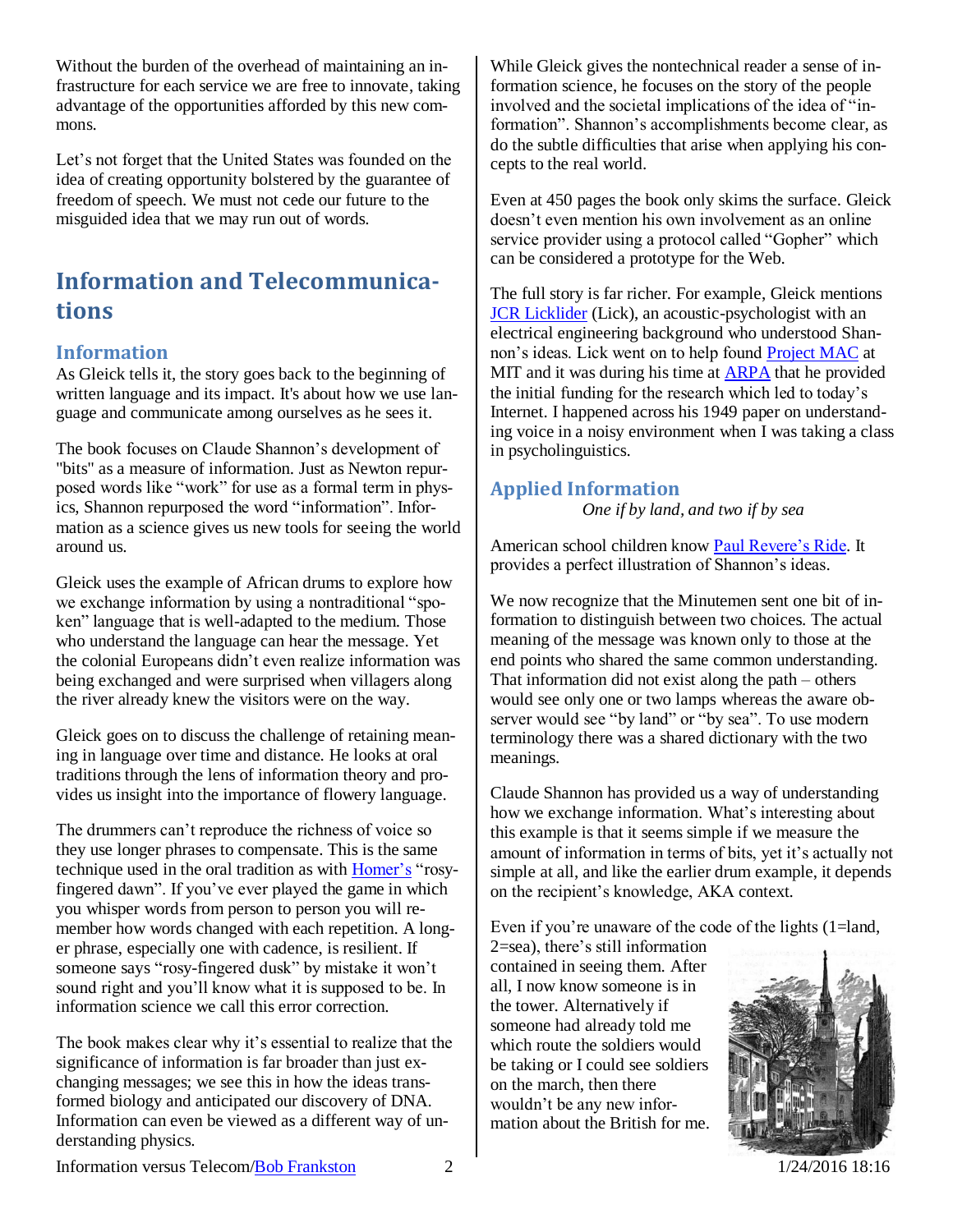In sum, *measuring information* is always a measure in context. In this case there are two choices, but it's always a matter of an abstract measure of the number of distinctions.

That's why the amount of information measured in bits is quite different from the amount or the value of information that's meaningful to people. This confusion is endemic to technology because there are so many numbers and many are taken out of context. The CD that used to store 10 songs in 600 megabytes can now store ten or more times as many songs if they're compressed. Just how many can fit depends on the degree of compression used, and whether the user will accept some difference from the original audio, and if so, how much. The complexity grows when you realize that any translation of music from analog to digital is a form of sampling or compression.

Ambiguities and confusions like these become a serious problem when we make policy because they confuse Shannon's theoretical model. For example, bandwidth and frequencies are not limited by Shannon, but rather by policy and cleverness. When a carrier claims that a DSL line can carry 5 megabits for one mile, that's based on the equipment the carrier chooses and technologies that have been developed to support a business model. That very same line was probably once limited to a capacity of 300 bits per second by modems used to send data over it.

The same is true for the capacity of a wireless link. As a parallel, think about the visible portion of the spectrum, how many colors are there? We could say six (Red, Orange, Yellow, Green, Blue, Violet) but we know there are many more shades. We know we can sense many more gradations of color and as technology improves we can detect even more subtle differences. If we're able to handle more shades, then we can deal with large quantities of data and more subtle information.

Of course we don't rely on just one color to communicate data or recognize people; we use all the colors together when we look at their faces and their whole selves and gain context that allows us to exchange information and interpret it in in meaningful ways. With wireless, we can do something similar by building so-called "cognitive radios" that use rich context to exchange information rather than relying on the antiquated idea of single frequency signaling.

We need to be careful with this analysis. Though it demonstrates how we can use a channel, it only applies to a single hop. Once we've encoded information in bits we can relay the bits over any distance and are not confined to a single path or channel. For a more complete explanation you can read my comments on [spectrum policy.](http://rmf.vc/sd.ivt)

#### <span id="page-2-0"></span>**Tele-communications**

Tele-communications means communicating at a distance and the implicit assumption is that communicating means exchanging meaningful messages. Claude Shannon developed his science while working for a phone company and the narrow focus was on how to preserve the message along the path being used.

Today we know that the term telecommunication is ambiguous. There's a big difference between exchanging meaning in the human sense and exchanging the bits that represent a form of that meaning.



But in many ways we insist on following the old ways — the

business model goes back to the days of the telegraph and the basic concepts of telecommunications go back thou-sands of years to ancient Greece where [Pheidippides](http://en.wikipedia.org/wiki/Pheidippides) carried the meaningful message that Athens had triumphed at Marathon.

Despite the time that has passed, our entire approach to telecommunications policy is still built on the models developed before digital systems could be imagined. Today we live in a different world, where telecommunications enjoys an abundance/excess of capacity through that digital technology,

In the 19th century the message was the telegram; the idea of using the message-unit for telephone billing came directly from that telegraphy model. But the message is not the telegram – that's just a transport for the message.

# <span id="page-2-1"></span>**The Telecommunications Regulatorium**

#### <span id="page-2-2"></span>**The business of messages**

We now understand the distinction between exchanging messages (communicating among ourselves) and exchanging bits.

Given this understanding of how we exchange messages, we have to wonder about today's telecommunications industry.

We can go back to the days o[f Napoleon's optical tele](http://en.wikipedia.org/wiki/Semaphore_line)[graph.](http://en.wikipedia.org/wiki/Semaphore_line) At that time bloodletting was standard practice in medicine and there was no concept of germs let alone penicillin. In the early  $20<sup>th</sup>$  century radio, AKA, "wireless was a new untamed technology.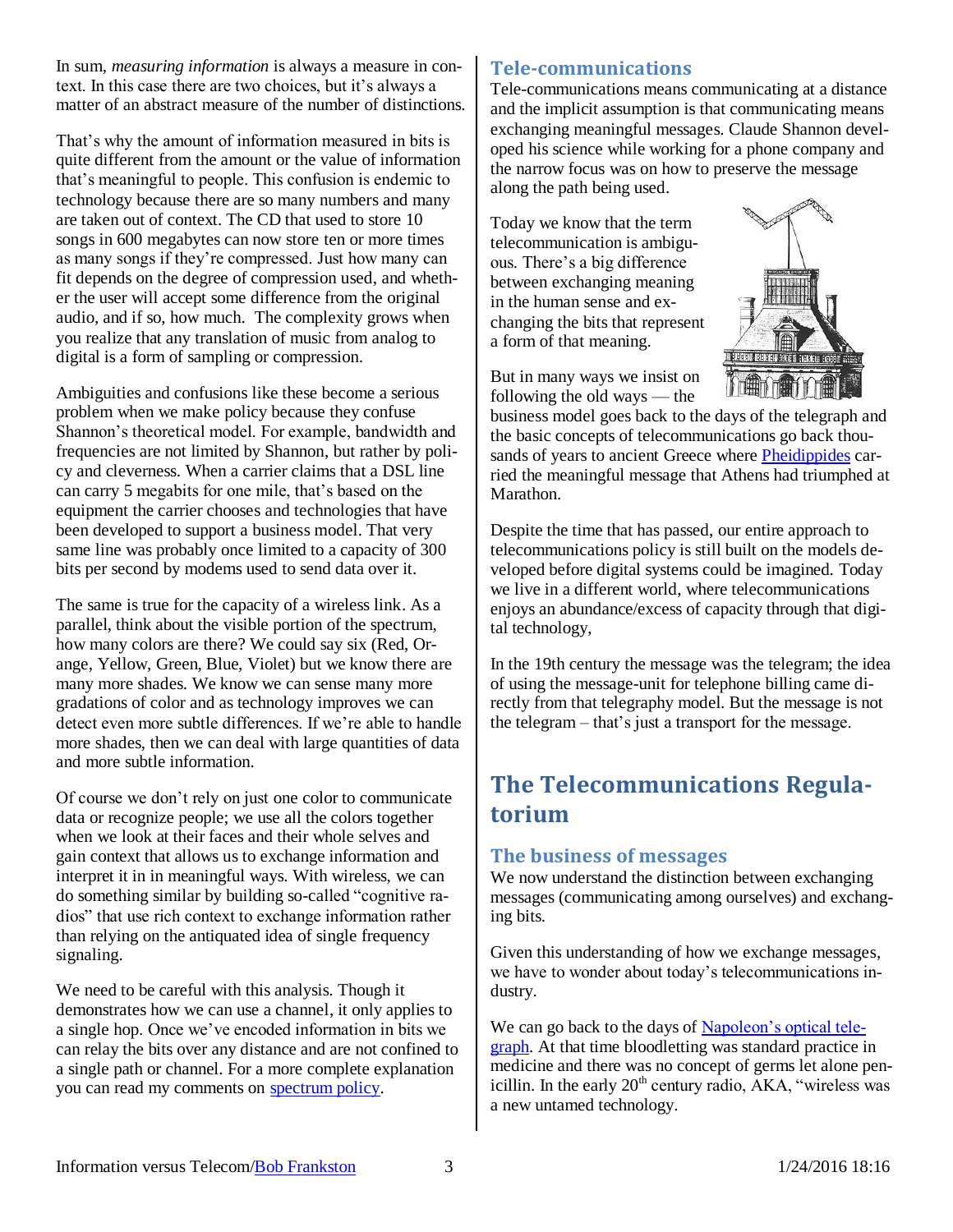In the 1920's the Federal Radio Commission (FRC) was formed to manage "wireless" communications. The idea of assigning a different frequency for each signal was not new. In fact Alexander Graham Bell was researching the harmonic telegraph when he was distracted by his side project – the talking telegraph or telephone. While the technique didn't work well for telegraphy it was a match for radio with its new technologies and higher frequencies.

Using a single frequency for signaling has a major drawback. You need an authority assigning frequencies so that the signals wouldn't step on each other. The Federal Radio Commission was formed to bring order to "wireless". It was recognized that having an authority assigning frequencies raised First Amendment issues but there seemed no choice.

The Interstate Commerce Commission had been created to address the abuses by the railroad robber barons. The FCC was formed in 1924 as the successor to the FRC. It was modeled after the ICC because messages were considered freight.

There was fierce competition among phone companies and you might need to have a phone from each company in order to reach all subscribers. ATT played this game very well and used the network-effect to its advantage. Eventually it convinced the government that the only way to assure everyone would be interconnected was to give ATT control over what it claimed was a natural monopoly. In return ATT agreed to be regulated.

#### <span id="page-3-0"></span>**The Federal Communications Commission**

The FCC was formed during the Great Depression and the markets had failed. In that climate the idea of managing the marketplace for telecommunications seemed very attractive in the United States. In other countries telephone service was considered to be a form of postal services.

When we have system defined by regulations, what I'm calling a Regulatorium, we rely on economists rather than markets to determine how to charge for services. The actual cost of a single telephone is small compared with the cost of the rest of the system.

In the absence of competition the government created a system of incentives based on the business model and cost assumptions in the 1930's. Policy has become more about gaming these rules than revisiting the underlying reality.

This created stakeholders whose business models depend upon spectrum policy rather than spectrum physics. We're forced into a prior-restraint regimen. Pushing the limits in physics and business exposes the limits of our understanding. Pushing the limits of policy is violating the laws and innovation is considered cheating and a violation of the law.

This makes it hard to push the envelope.

#### <span id="page-3-1"></span>**Ma Bell**

ATT, as a regulated monopoly, was able to spend luxuriously on research and pass the costs on to subscribers. In a sense Bell Labs was the government's way of funding first rate research.

In fact, Claude Shannon did his work at Bell Labs. Understanding digital encoding of messages was central to their business. They did apply it to their business but they stopped short of embracing packet switching, recognizing it as a threat to their business.

In the 1950's Bell Labs did a video saying that one day you will be able to go into a phone booth and turn on your sprinklers. The idea is that turning on sprinklers would be an explicit service provided by the phone company.

We can now turn on the sprinklers but only because Bell Labs is not implementing the service. All that Bell Labs is doing is carrying generic bits. We don't have to depend on ATT deciding that the turning on sprinklers was a profitable service. In retrospect the idea of having to build each service into the network seems strange if not crazy.

In this model the network included the instrument, that is, the telephone. Until the 1970's you wouldn't own your own phone but would instead lease it from the phone company as part of the service. This may seem strange but it's still the model we use today for the set top box and the cellular phone!

This coupling makes it hard for markets to evolve. Whole system engineering seems easier at first but creates dependencies that frustrate innovation. Even today Verizon's FiOS services depend on their routers thus making it difficult for users to innovate faster than Verizon – a company whose engineering excellence is still stuck in the 1950's.

The crux of the problem is that if ATT was not providing the service then they were not adding value. But they can't provide every service. The solutions (and hence the value) must be created outside the network. Yet this wouldn't become obvious until we were able to send bits through the network very inexpensively.

Modems allowed people to repurpose the phone network for exchanging bits but it wasn't until packet switching allowed access to the native bit carrying-capabilities that we started to discover what we could do with direct access to the bit-transport.

Information versus Telecom[/Bob Frankston](http://frankston.com/public) 4 1/24/2016 18:16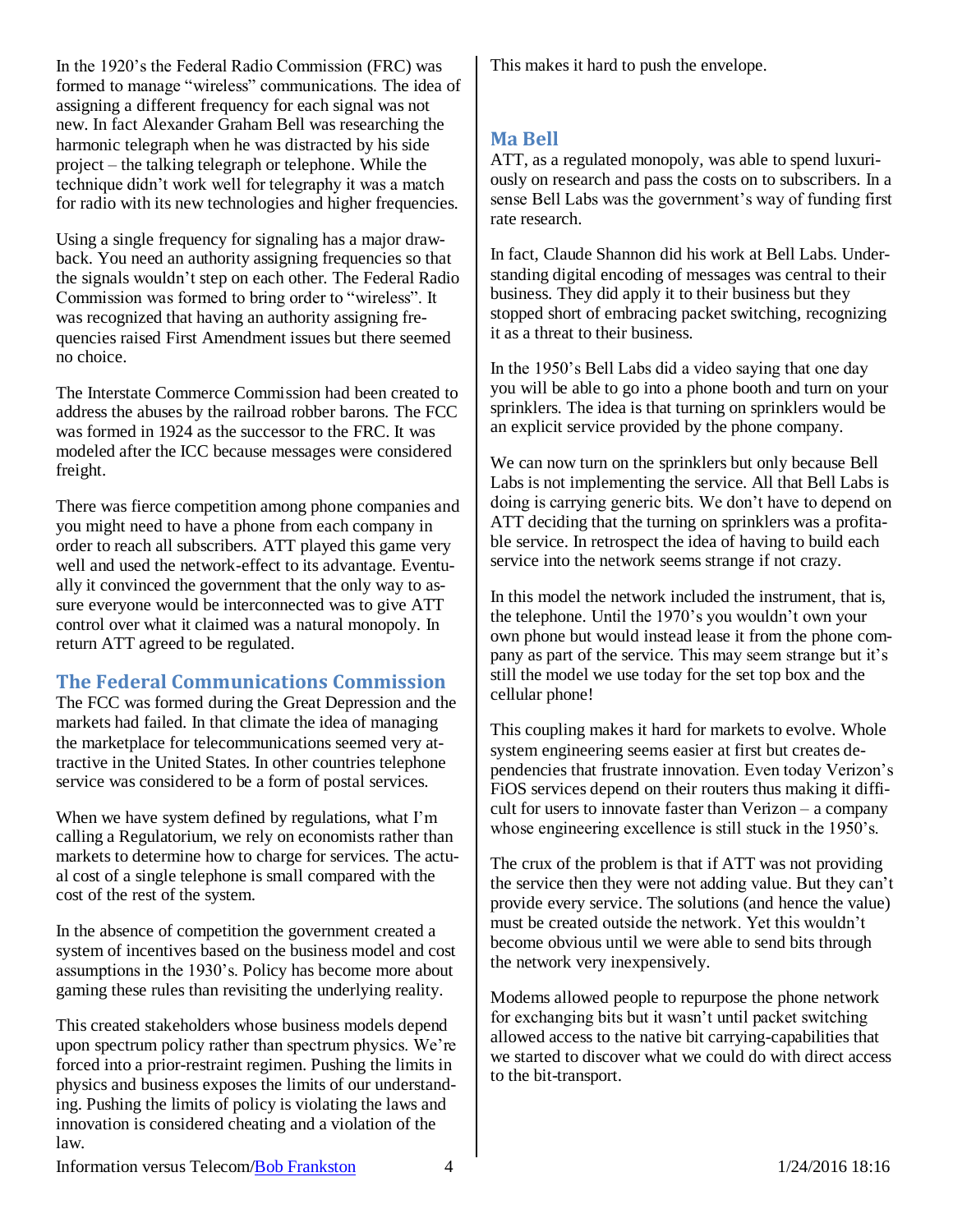ATT didn't like the idea of packet switching but one feature of the thinking of packets as freight is that common carriage laws prevented ATT from blocking them.

But this is getting ahead of the story.

#### <span id="page-4-0"></span>**The Intelligent Network**

The telephone network was redesigned as an intelligent network for supporting services using generic bits. The

current version is known as [SS7](http://en.wikipedia.org/wiki/Signaling_System_7) for Signaling System 7. A voice path (in the US) is exactly 56Kbps (Kilobits per second). Two voice paths would be combined to support AT&T's Picturephone service.



Note that the service was originally designed using analog techniques similar to modems perhaps providing a rationale for developing a natively digital alternative.

While SS7 approach was an improvement over the previous analog phone system, the digital system emulated the analog system in reserving capacity in order to support reliable services. It is still very hard for many network designers to grasp the idea that reliability is not in the network but comes from how we interpret the bits outside the network.

In *The Deal of the Century,* Stephen Cole tells the story of how MCI forced ATT to reinvent itself. Digital technologies meant that MCI could connect circuits in two cities across its private network yet preserve the quality of the call.

The regulatory system had created classes of lines according to their purpose and associated a price according to the purpose. Such fanciful constructs made no sense and MCI cheated by ignoring these distinctions! To put it another way, MCI exposed the artificiality of the Regulatorium to the cold harsh light of reality and ATT collapsed. The real story isn't quite that simple because the regulatory regimen is still serving its purpose of shielding the telecommunications industry from reality and market processes.

Despite the billions of dollars involved, we maintain the idea that the networks carry messages rather than bits. These assumptions are so implicit that we didn't revisit the technology.

I remember in the 1990's when [David Reed](http://www.reed.com/dpr/?sel=dprbiog) commented to me that as he researched spectrum policy he realized that everything was based on the assumption of spectrum allocation. We did understand that there were better ways and in the 1960's in designing the [Voyager](http://en.wikipedia.org/wiki/Voyager_1) spacecraft (launched in 1977) the engineers spread the signal over a band of frequencies. The idea was already well-understood. During World War II [Hedy Lamarr](http://en.wikipedia.org/wiki/Hedy_Lamarr) urged the war department to use the technique for getting signals past the Nazis but she was spurned by the navy.

#### <span id="page-4-1"></span>**Divestiture**

In 1984 ATT divested itself of its local telephone operating companies using a wholesale/retail model for the business of transporting messages. In 2011 this idea has unraveled as ATT has reconstituted itself as a message-carrying company with the Internet positioned as just another service.

The carriers, with the aid of the FCC, have kept almost all the capacity for their own services and only a small fraction is available for generic Internet connectivity. This gives the prerogatives of a monopoly. Collectively, by having common behavior, the carriers are in effect colluding to control the market with the FCC driving the process.

Because the carriers control the paths, you typically buy all services from one provider. Even if there are other providers, they share the business model so you get little advantage for paying a very high price for buying the services separately.

You can think of the subscription model as just a way to finance infrastructure but it's a loan you can never pay off.

Yet despite this, change is happening. The cellular telephony showed how we could get abundant capacity by reusing "spectrum". The next logical step was to provide small cellular base stations in each home. These tiny cellular stations are called femtocells. But just as they were about to take over, the cellular providers started running cellular protocols over the Internet using Wi-Fi. This is called [UMA.](http://rmf.vc/nnuma.ivt) It just didn't make sense to build new hardware to do what can be done at absolutely no additional cost using software. The carriers understand bits are bits but pretend that we need an entirely separate (and expensive) system for "mobile".

It does seem strange that calls between two phones using UMA are billed as minutes. It's even stranger that the carriers are able to get away with charging us for using our own Internet connections.

The phone companies are competing with "free" and are able to do so because of the control that the FCC has given carriers by virtue of policies that force us to exchange bits via billable (or subscription) paths. If you have two adjacent phones they can only communicate (using cellular protocols) if they generate billable events via distant towers or using UMA protocols.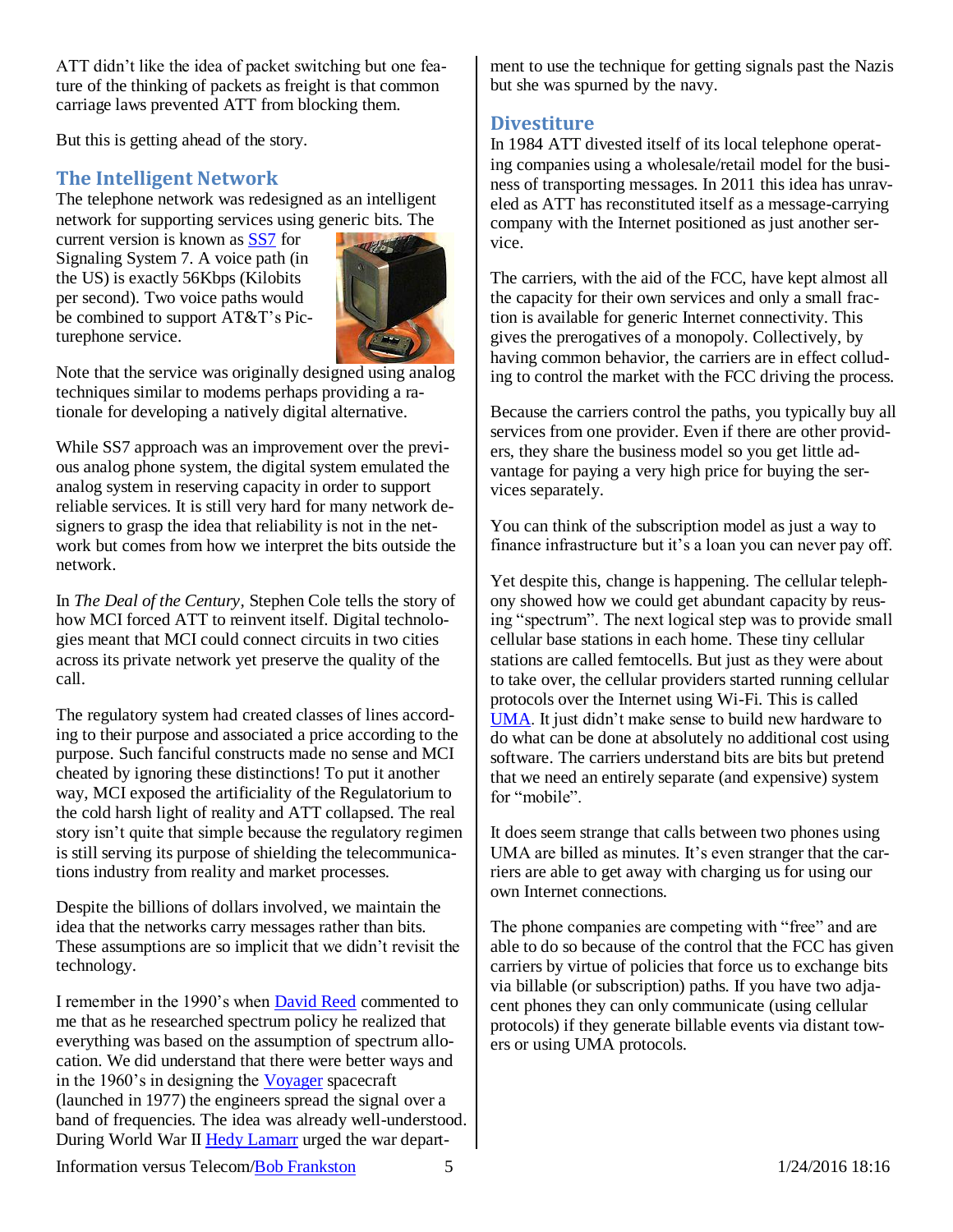## <span id="page-5-0"></span>**Understanding the Concepts**

Information is not just about computers or networks but is a far more fundamental concept. With insight we can then formulate the new metaphors.

#### <span id="page-5-1"></span>**New Paradigms**

Thomas Kuhn used the term [Paradigm Shift](http://en.wikipedia.org/wiki/Paradigm_shift) to describe a change in understanding. We are still exchanging messages but instead of treating it as a service we need to recognize that the bits we exchange are distinct from the message. In fact the message itself doesn't even exist in the middle. It only exists outside the network.

It isn't easy to embrace new paradigms. It took me years of trying to reconcile the Internet with telecommunications policy to understand how to think about connectivity.

Perhaps my most important skill in this regard is computer programming because it gave me an understanding of effective algorithms and gave me a grounding in operational philosophy. Instead of worrying about what it means to "understand" some abstract sense I can take an operational view. One "definition" is that I understand something when I can make use of the knowledge. But this is only one definition. There isn't a single definition because it depends on what I am trying to do.

Accounting is closely related because accounting is about finding measures appropriate to a purpose and there isn't just one purpose. We tend to a naïve view of accounting because we tend to presume a purpose such as "tax accounting" but that isn't the only purpose. This implicit assumption of context and purpose bedevils us when we try to approach new paradigms because they don't seem necessary until we realize that there are new possibilities.

#### <span id="page-5-2"></span>**Learning from Experience**

My own understanding of these connectivity concepts comes from experience with the Internet. It is only in hindsight that I reconsidered the idea of the Ethernet as a network. I realized it isn't a network in the sense of a telecommunications service  $-$  it's simply a wire we use to do networking.

When I was at Microsoft working on home networking I found myself also involved in home control. It made me think about the problem of turning on a light. How do you define the relationship of a light switch to a light fixture? You can't use an IP address for two reasons. One is that there aren't enough IPv4 (32 bit) addresses. But even the new IPv6 addresses are dependent upon the provider. If you take the fixture someplace else the address changes!

Instead you need to use the [DNS](http://en.wikipedia.org/wiki/Domain_Name_System) (Domain Name System) to get a stable name. One problem is that you don't own those names – you only lease them. The more serious

problem is that turning on a light can't depend on having a live connection to the outside world.

While still at Microsoft I was asked to write a chapter on the limits of Moore's law. I realized that it was about how markets work and the economic implications of decoupling markets.

I came to realize that home networking had decoupled home networks from the carriers' business model in which each device would have a monthly fee just like each cell phone does today. It would be hard to have network printers or cameras if you had to pay a monthly fee for each one.

This came together when a friend challenged me to take a constructive approach. I realized that we didn't need network providers at all and could instead start from scratch using the existing copper fiber and radios to connect our neighborhoods just like we connect the wires in our homes.

I explain this in more detail in my essay on [Demystifying](http://rmf.vc/Demystify?x=ivt)  [Networking.](http://rmf.vc/Demystify?x=ivt)

I'm reminded of this quote from [Anatol Holt:](http://en.wikiquote.org/wiki/Anatol_Holt) "A large number of installed systems work by fiat. That is, they work by being declared to work." This has special significance to me because he taught a class at MIT that I just happened to take in which he tried to get us to understand the subtleties of "information science" vs. meaning.

#### <span id="page-5-3"></span>**Key Concepts**

- **[Decoupling](http://rmf.vc/BeyondLimits?x=ivt)**: The meaning is not in the bits. It is only known to those outside the network. This also means that the meaning is not associated with the path. This is very different from telecommunications in which the provider's path is the center of policy.
- **[Best Efforts:](http://rmf.vc/UAC?x=ivt#BestEfforts)** This is a direct consequence of information theory. We can (re)construct the message without having all the bits. We don't necessarily have to deal with the message. We can find our own interpretation.
- **Context:** If meaning is not in the bits then it comes from context. This has deep philosophical implications.
- **Networking vs. Networks:** If we're not dependent upon a particular path and if we're not depending upon the network itself for more than best efforts what do we mean by a "network". Instead we need to consider a network as an emergent property of our efforts to exchange bits using whatever facilities are available.
- **Promises [vs. Discovery:](http://rmf.vc/IPPvD?x=ivt)** Traditional network providers make promises and know the purpose of the

Information versus Telecom[/Bob Frankston](http://frankston.com/public) 6 1/24/2016 18:16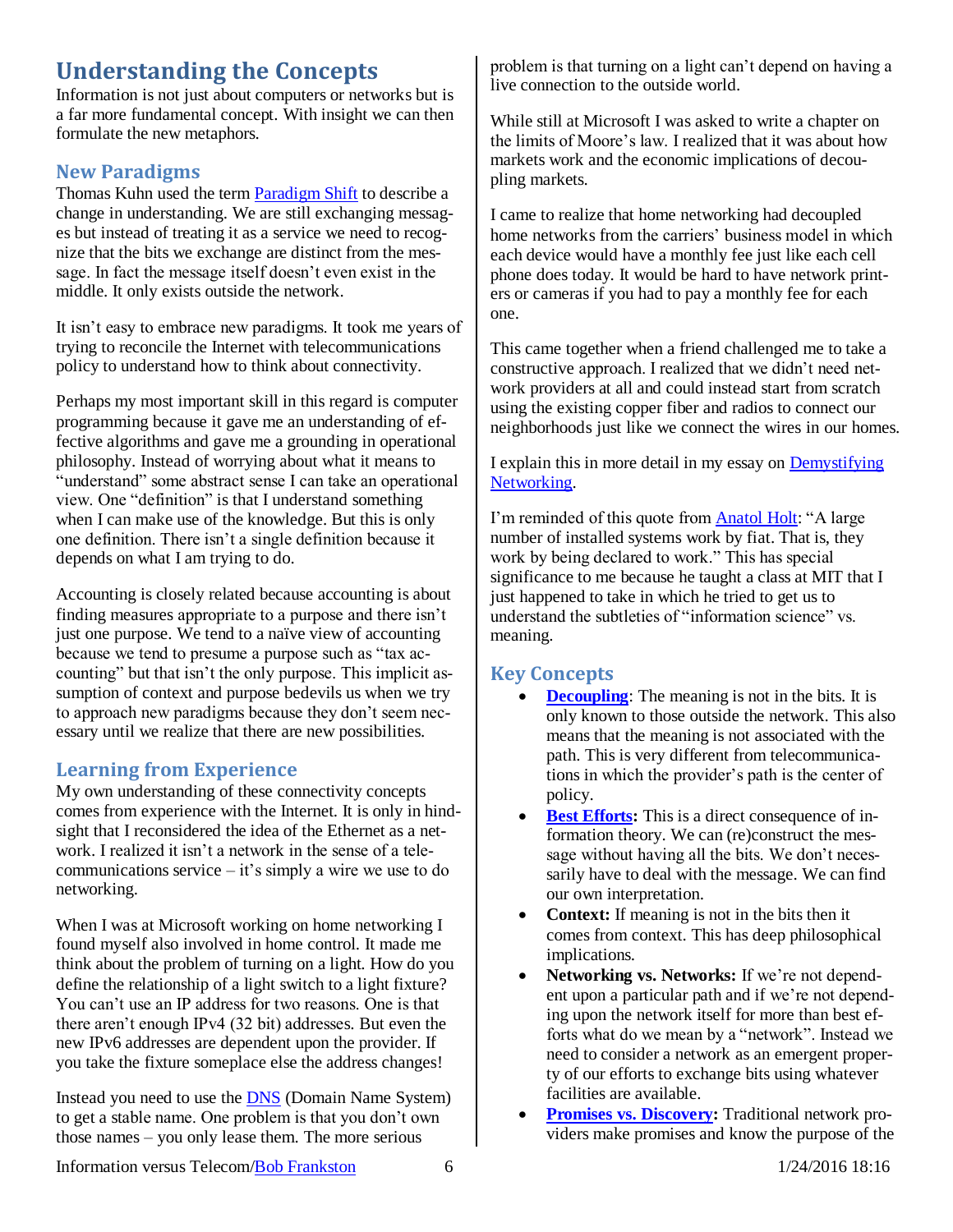network and assure it fulfills that purpose. With the Internet we have to discover what we can do with the opportunities available.

Using these concepts from first principle we can rethink how we support our ability to communicate.

As difficult as it is for those with an understanding of technology and business, it is more difficult for those most concerned with social policy.

I use the term "Interweb" for the confusion between the technology of the Internet and the social uses such as the web. It's far too easy to continue in the long tradition of the phone company as the service provider.

If you look at a telephone you can't determine whether the phone call is an application within the phone or if it is built into the network.

The idea that we must separate the technology from the social considerations in order to allow people to be people is counterintuitive. Yet that is just what happens, for example, with the post office. You write a person's name on the envelope and send it.

Or so it seems. You're actually writing an address on the envelope. The post office only uses the address. The story is a little more nuanced when we take into account favors such as forwarding mail and looking at names when the apartment number is missing.

#### <span id="page-6-0"></span>**Language and Meaning and Ambiguity**

When we seek to understand how to exchange information and work with information on a resource we are in the realm of language – that is how we express, exchange and process concepts.

We use the term "language" narrowly for spoken languages like English. We can use the term "language" for the more general mechanism of organizing and exchanging the concepts we use to conceptualize the world.

Gleick does touch upon this in comparing memes with genes but we have to be very cautious about the analogy. We have to be very careful about applying the preciseness of mathematical models to the real world. I use the term "digital" as a measure for the degree to which mechanisms support sharp distinctions. Genes are well-defined though there is enough variation for mutations and their expression – the way the instructions are executed in forming our bodies – is quite complex. The term meme is very loose and more of a metaphor for metaphors.

Gleick observes that phonetic languages have a common ancestor. Coding sounds phonetically as letters is a remarkable advance over pictographic languages. Or so it

seems. In this book, *The Chinese Language: Fact and Fantasy* John DeFrancis makes a strong argument that pictographic is a myth and that Chinese writing is phonetic. This makes sense from a cognitive perspective.  $\psi \circ \psi$  may seem to be a picture but the symbols are quite abstract and the written language is a reflection of the spoken language.



We need to be explicit about the importance of context in communicating. The book, *[And God Said](http://www.andgodsaid.com/)*, exposes the hubris in assuming we can translate ancient texts from cultures we can't comprehend. We

see similar themes in stories about the future in which people come across artifacts from today and misinterpret them because they lack knowledge of the today's context.

In *[Moral Politics](http://www.amazon.com/exec/obidos/ASIN/0226467716/bobfrankston)* George Lakoff shows the deep rifts in our supposed shared understanding of the world. Perhaps one of the deepest is in the concept of ambiguity.

We can't revisit our assumptions in every conversation but we oughtn't to assume we have a common understanding until we find out where we differ. Yet today's politics are polarized around ideologies without the inconvenience of understanding.

The kind of insights that Shannon brought to exchanging information also apply to understanding how systems work. If the meaning is not in the bits but in the context then ambiguity is fundamental. I hope to explore these issues in future essays.

#### <span id="page-6-1"></span>**Misattribution**

It is difficult to shift paradigms when we don't see any change – a phone call looks the same whether it's over the classic phone network or over the Internet. We don't distinguish between networks as service vs. networks as emergent properties.

We need to be very careful about false attribution as when we credit "broadband" with the benefits of connectivity when we are taking advantage of opportunities despite a business model which provides opportunity but confines it to billable paths.

Broadband itself is a repurposing of an existing video delivery infrastructure done via broadband signaling over a coaxial cable. The business started as a shared community antenna that was placed at a high point so it could retransmit a swath of signals from distant television transmitters. The technique of sharing bands of signals on this cable was called broadband.

This is how language works – we repurposed the word for a business model we associate with the technology used for that business. Today the business of delivering content is called "cable TV" even when we use other technologies.

Information versus Telecom[/Bob Frankston](http://frankston.com/public) 7 1/24/2016 18:16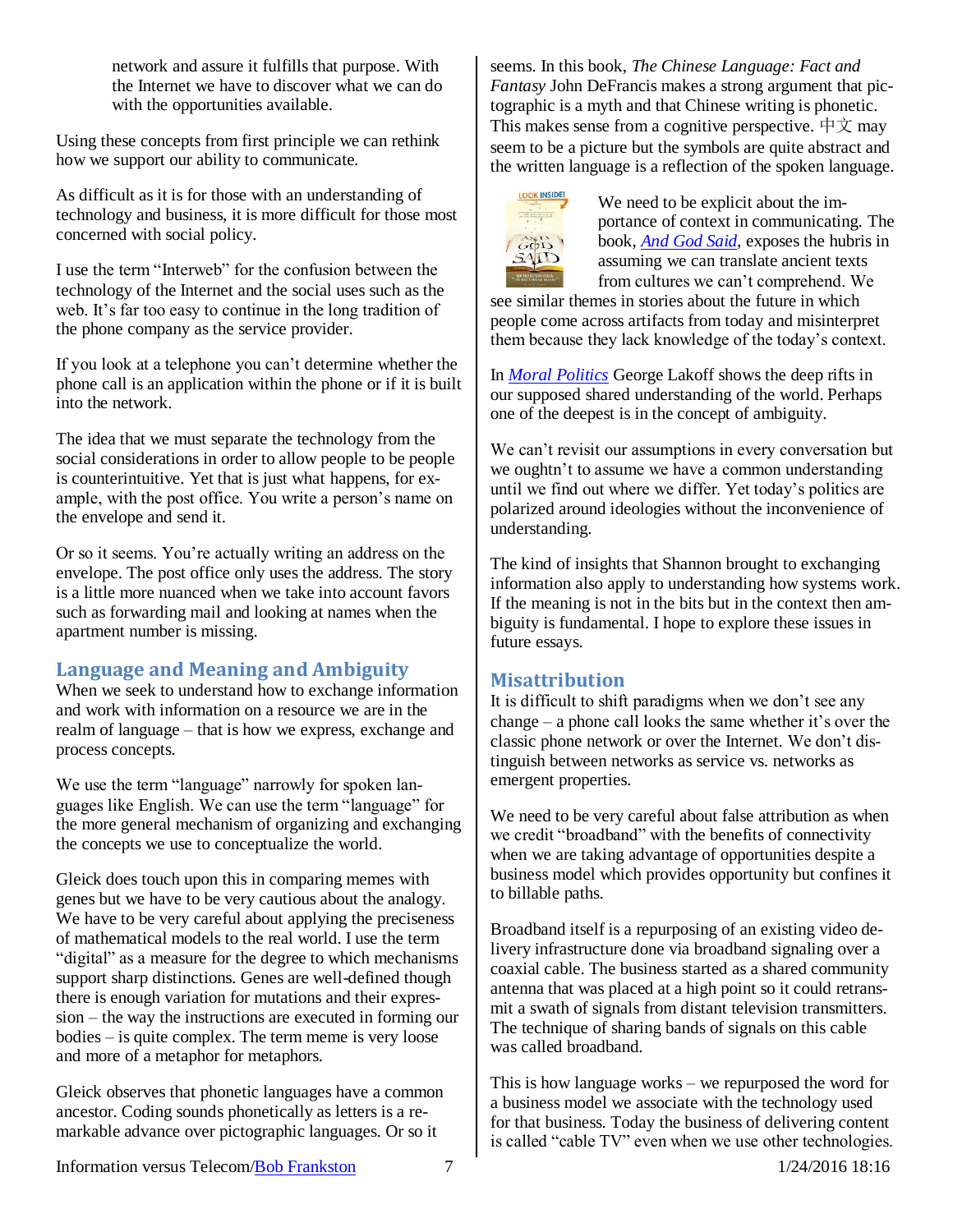#### <span id="page-7-0"></span>**Names and Identifiers**

There is a fundamental problem with depending on the network to supply meaningful identifiers. The relationships exist outside the network. Very simply, the relationship identifiers are names. The identifiers we use for routing act like postal addresses.

Once we recognize that meaning comes from context and is necessarily ambiguous, we can see the limitations on any such approach and the damage done by forcing our relationships into the rigid framework of today's Domain Naming System.

In practice we do get by with ambiguity as in a name like "John Jones" or 李 (Li in Chinese).

Conversely simple uniqueness is not enough for people. Trademark law takes into account human understanding whereas the DNS is befuddled by the most obvious typos. Yet we naively confuse DNS names with Trademarks.

#### <span id="page-7-1"></span>**Active Information**

We aren't limited to copper, fiber and radios for exchanging information. We can exchange information using any medium available.

Text printed on paper is frustrating because it's hard for me to use it as information. It's sitting there encased in ink when it could be actionable if only it were represented as

bits that are accessible to software – bits that were available independent of the path. We see some example as in QR codes which allow us to send information encoded in pictures that computers can easily read.



What makes QR codes and other encoding of information so interesting is that we don't need to solve hard problems. Instead we can work with our current practices. It allows us to tag physical objects with rich information as in the example of **bottles** of wine.

Amazon's eBooks are more than just replacements for paper-based publishing. I can start reading my book on one device and then continuing on another. Many book aficionados lamented the loss of marginalia but shared electronic notes have taken it a step further. Amazon tells me if others highlighted the same portion of text I'm interested in.

This is the true face of cyberspace. It's not a server at a site but the information liberated from the constraints.

## <span id="page-7-2"></span>**A Fresh Start**

Once we understand the new structures we can apply it to creating the generative environment which we associate

with today's Internet. We can think of infrastructure as a funding model that supports a commons.

A fresh start doesn't require a clean slate. In fact we have abundant capacity all round us in existing copper, fibers and radios. It's just that we are restricted by a funding model that depends on profiting from controlling access to this abundance and an Internet architecture that is an alpha version. It's an alpha version that has worked, perhaps, too well.

#### <span id="page-7-3"></span>**Relationships**

We can start from first principles by focusing on relationships.

If I want to send a letter to John Smith or  $\overline{\text{F}} \times \overline{\text{F}}$  it's up to me to find the address or other way to reach my friend.

This is a very different approach from traditional networking in that I don't depend on the network providing unique identifiers. I don't even depend on a particular transport provider. I could use the post office to send a letter or maybe post a notice on a bulletin board.

If I want to find yesterday's baseball scores I can use any source. Not only don't I depend on the path, I don't even depend on a particular place. I can get the information from anywhere.

What we do need is a way to exchange bits between two points.

#### <span id="page-7-4"></span>**Exchanging Bits**

How do we exchange bits?

If the end points are nearby we simply put the bits on a common wire (as with Ethernet) or use a simple radio (as with Wi-Fi). If they are further away we extend the range by providing devices to relay or route the bits over multiple segments using wires or radios.

We can extend this model to exchange bits with our neighbors by sharing common facilities. Just as we own the wires in our homes we share the wires and radios in our neighborhood as a commons.

By paying for the infrastructure as a whole we don't have to worry about restricting the paths and can take advantage of the entire capacity without having to generate a billable event.

Few people would want to be digging trenches and staying up all night to solve problems so we'd typically contract

with a company to maintain the facilities. These people are not service providers. We pay them for

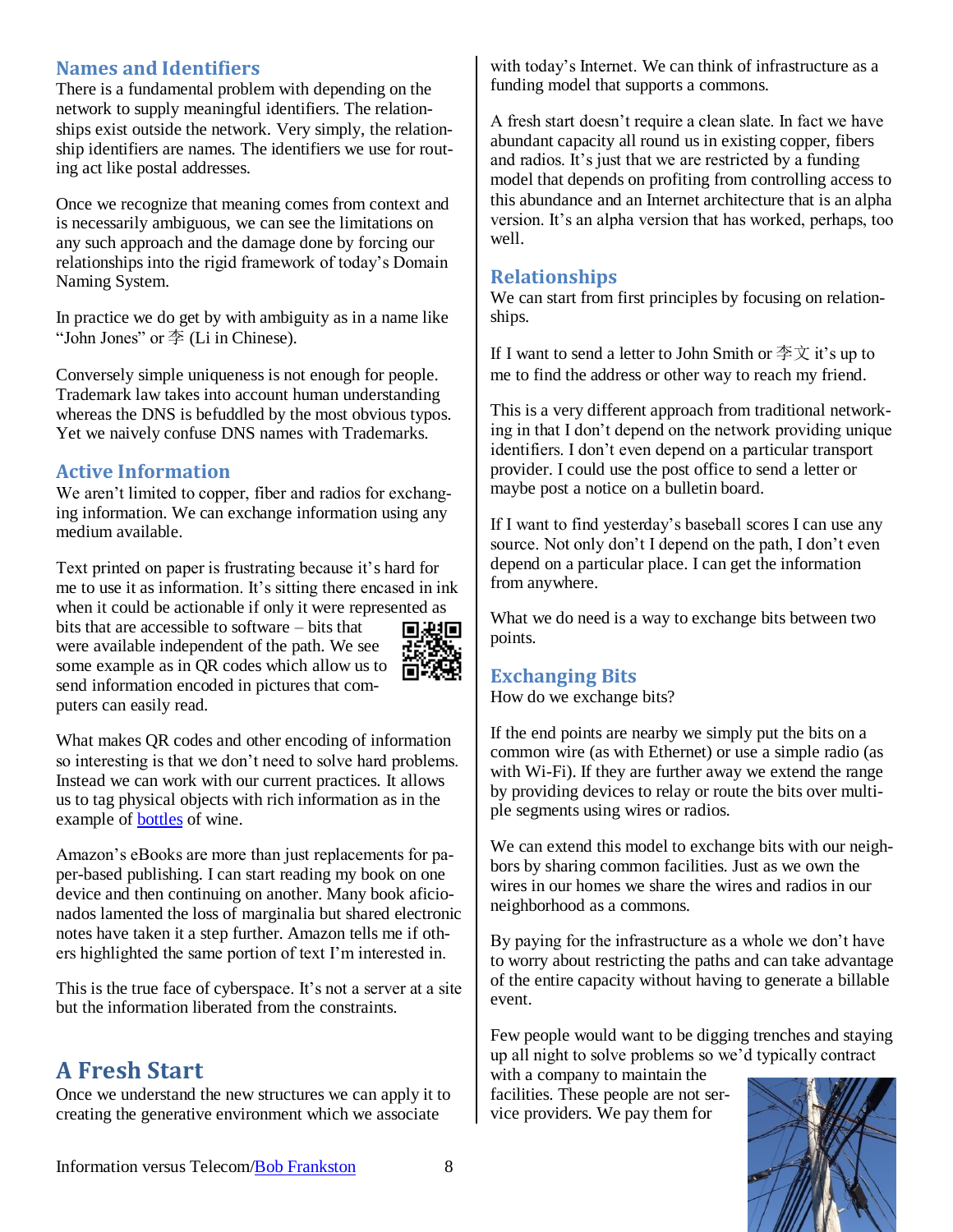the work they do, not the services we create ourselves.

This approach is far more cost-effective than today's system in which we have providers each with their exclusive facilities. Today the providers reserve most of the facilities for their own use. The actual portion allotted to "Internet" is on the order of one percent!

And it gets better because without the need to maintain "pipes" we can use any path and more easily route around failures. Without the need to generate billable events we are free to provide wireless connectivity anywhere.

Providers generate value to their shareholders by taking as much money as they can from the community in the form of billable events.

As owners we maximize the value by hiring companies that deliver the most price/performance. With a simple measure of performance in terms of the capacity to exchange bits we have the kind of transparency that we need for public infrastructure.

#### <span id="page-8-0"></span>**Opportunity**

The benefit of starting with relationships is that we get the opportunity for innovation without being beholden to a service provider.

To use a very pragmatic example, today if you carry a medical monitor you'd need to have a billing relationship with a cellular phone provider. If the provider didn't happen to service your locale you would be out of luck.

It's not just about generating billable events each time your blood pressure was reported; there is also the complexity of implementing the accounting relationships in each device. If you have two devices that means that each one has to have a billing relationship or you can route one device via another as we do with cellular tethering.

Very quickly we find ourselves negotiating a maze of complex passages just to make such devices work at all and if any of the paths fails you would be at risk.

By taking an infrastructure approach your odds of success increase drastically because if any path works you can exchange bits with medical service. And if there are no paths then anyone could add capacity without being told they are stealing money from a provider.

Furthermore you wouldn't have to worry about whether such monitoring is worth the price the service provider charges.

We see the same problem with the "smart grid". Why should a meter reading be a billable event when a webcam with millions of times as many bits being exchanged has no additional cost?

New ideas like content-centric connectivity don't even fit within today's billable path approach.

#### <span id="page-8-1"></span>**Achieving Infrastructure**

The key is in understanding the new paradigms. With this understanding we can see that we have a way to use our existing infrastructure to create value and opportunity. But this value is entirely external. Almost by definition this means we have to fund it as infrastructure – that is, fund the whole.

The cost/benefit is compelling and there are no downsides other than to legacy stakeholders. Even the stakeholders know that it's when, not whether, they must face up to these changes.

In the US there is also the US First Amendment which has been compromised based on our 1920's understanding. We need to revisit that compromise.

The problem with policies such as "network neutrality" is that they address symptoms and not the root causes. What we have is a problem with the market structure and not a problem of morality.

We have a similar problem with efforts such as wholesale/retail models (often called structural separation) and gaming approaches such as spectrum auction. Here too we see efforts at incremental improvements that don't address the decoupling bit exchanges from application relationships.

We don't need a massive transition. Any community can work together. It could be neighbors or an apartment house or a housing development doing their own local infrastructure. It will only take a few examples to demonstrate the power of infrastructure

With such examples we can scale the approach to governments in cities. After all, what is local government but a way for communities act as a group?

In the transition stages at some point there will be a need to purchase transit from a telecommunications provider but aggregating purchasing power yields major benefits. Local bit exchanges wouldn't have such costs.

The real benefit is in shifting the way we think about communicating. I've used the term ["Ambient Connectivity"](http://rmf.vc/AmbientConnectivity?x=ivt) for the ability to presume we can exchange bits wherever we are.

## <span id="page-8-2"></span>**Looking Ahead**

One can consider **evolutionary** processes as a process wherein information is interpreted in various contexts. Evolution is not just about biology but applies to other sys-

Information versus Telecom[/Bob Frankston](http://frankston.com/public) 9 1/24/2016 18:16